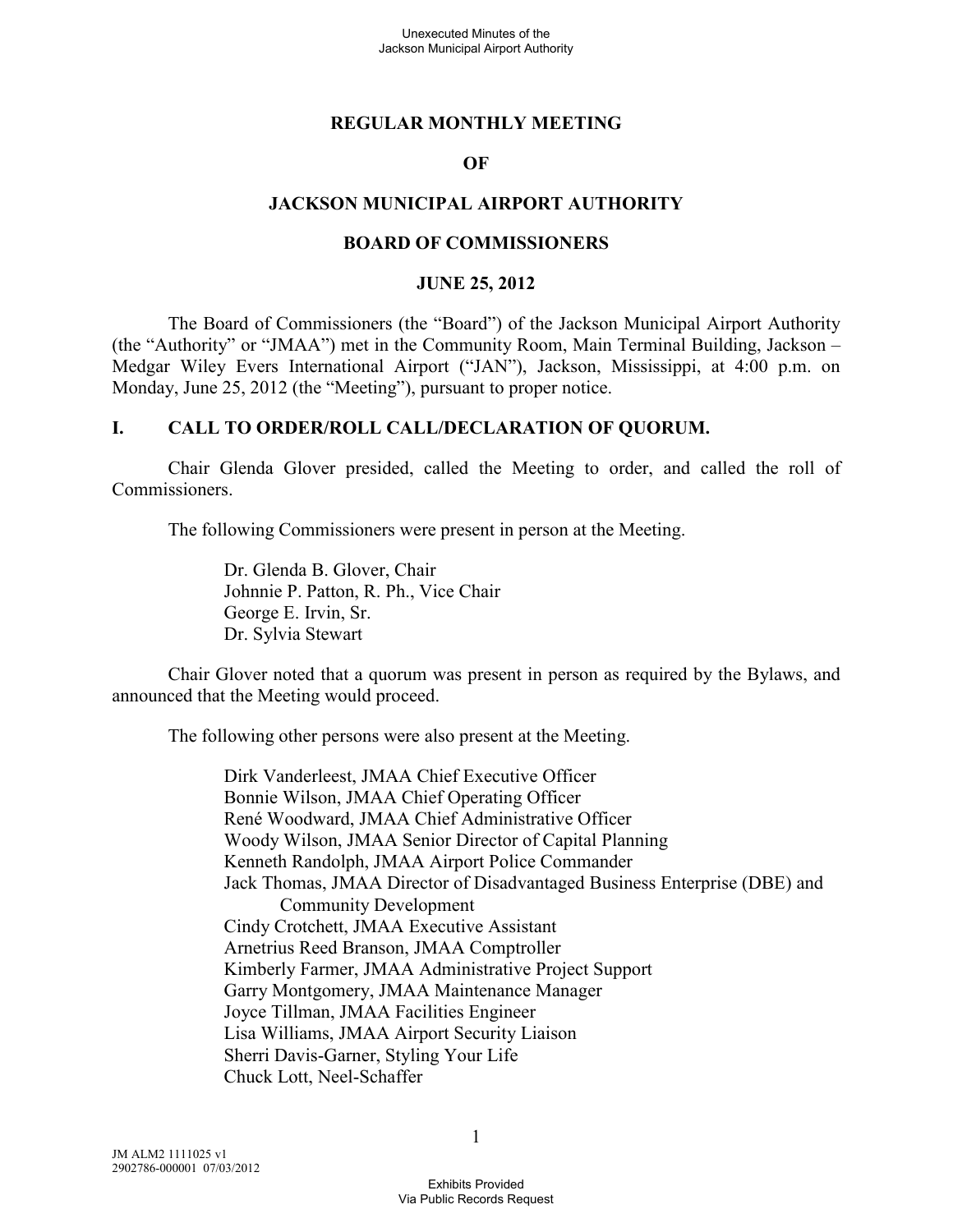Jim White, Waggoner Engineering, Inc. Robert Bass, Second Wind LLC Alan Moore, Baker Donelson Bearman Caldwell & Berkowitz Alexander Martin, Baker Donelson Bearman Caldwell & Berkowitz

## **II. APPROVAL AND EXECUTION OF MINUTES.**

## **A. Special Meeting of the Board of Commissioners, May 24, 2012.**

After discussion, upon motion duly made by Commissioner Patton, seconded by Commissioner Stewart, and unanimously approved by the affirmative votes of all Commissioners present, the minutes of the Open Session and the Executive Session of the Special Meeting of the Board held on May 24, 2012, were approved as presented and directed to be filed in the appropriate minute book and records of the Authority.

### **III. PUBLIC COMMENTS.**

None.

## **IV. REPORTS.**

## **A. Chief Executive Officer.**

- 1. *Airport Project Manager Summary, Period Ending May 31, 2012.*
- 2. *Airport Activity Statistics Report, Period Ending May 31, 2012.*

Mr. Vanderleest directed the Board's attention to the Airport Project Manager Summary and the Airport Activity Statistics Report as found in the packet distributed to the Board prior to the Meeting (the "Packet"), and discussed these reports with the Board. A copy of the Packet is attached as an exhibit to the minutes of the Meeting.

### 3. *Employee Recognitions.*

a. Employee of the Month, June 2012: Lisa Williams, Airport Security Liaison, Department of Operations and Security.

> Mr. Vanderleest recognized and commended Ms. Williams for being named Employee of the Month for June 2012.

### 4. *Professional Recognitions.*

a. Dr. Sylvia Stewart, Board of Commissioners, Jackson Municipal Airport Authority: Hall of Fame Award, Airport Minority Advisory Council (AMAC).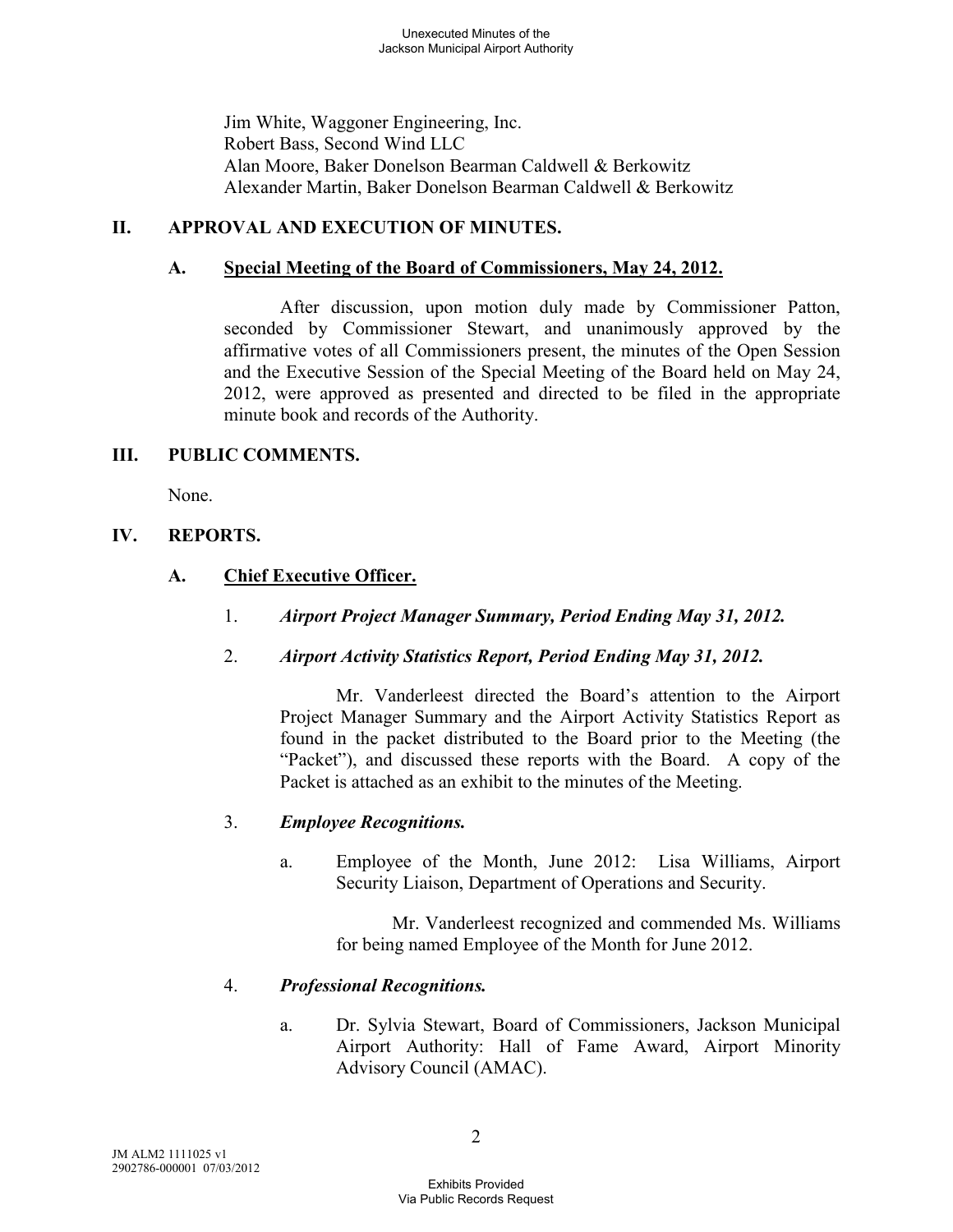Mr. Vanderleest recognized and commended Dr. Stewart for receiving the Hall of Fame Award, presented by the Airport Minority Advisory Council.

#### **B. Attorney.**

Mr. Moore recommended that the Board authorize JMAA to attempt to mediate the dispute between JMAA and Rifenburg Construction, Inc. regarding construction of the East Runway at JAN. Mr. Moore said that if mediation was not successful, the parties would continue to arbitrate the dispute. Mr. Moore noted that this issue had been discussed by the Board during the Executive Session of the Special Work Session of the Board on June 21, 2012.

There being no discussion, upon motion duly made by Commissioner Irvin, seconded by Commissioner Stewart, and unanimously approved by the affirmative votes of all Commissioners present, the Board adopted the following resolution and directed that it be filed in the appropriate minute book and records of the Authority.

### **RESOLUTION REGARDING JMAA CONTRACT NO. 007-09-014, EAST PARALLEL RUNWAY 16L/34R PAVEMENT REHABILITATION AT JACKSON- MEDGAR WILEY EVERS INTERNATIONAL AIRPORT: AUTHORITY TO ENTER INTO MEDIATION OF CLAIMS**

**WHEREAS**, the Board of Commissioners (the "Board") of the Jackson Municipal Airport Authority (the "Authority") previously authorized the law firm of Baker, Donelson, Bearman, Caldwell & Berkowitz, PC ("Baker Donelson") to represent the Authority in connection with disputes relating to the performance of Rifenburg Construction Inc. ("Rifenburg") under JMAA Contract No. 007-09-014 (the "Contract") for the East Parallel Runway 16L/34R Pavement Rehabilitation project at Jackson – Medgar Wiley Evers International Airport (the "Project"); and

**WHEREAS**, Baker Donelson and the staff of the Authority have recommended that the Board authorize the Authority to attempt to mediate the disputes between the Authority and Rifenburg relating to the Contract and the Project; and

**WHEREAS**, the Board has considered the recommendations of Baker Donelson and the staff of the Authority;

**NOW, THEREFORE, BE IT RESOLVED**, the Board hereby approves and authorizes the Authority to attempt to mediate the disputes between the Authority and Rifenburg relating to the Contract and Project.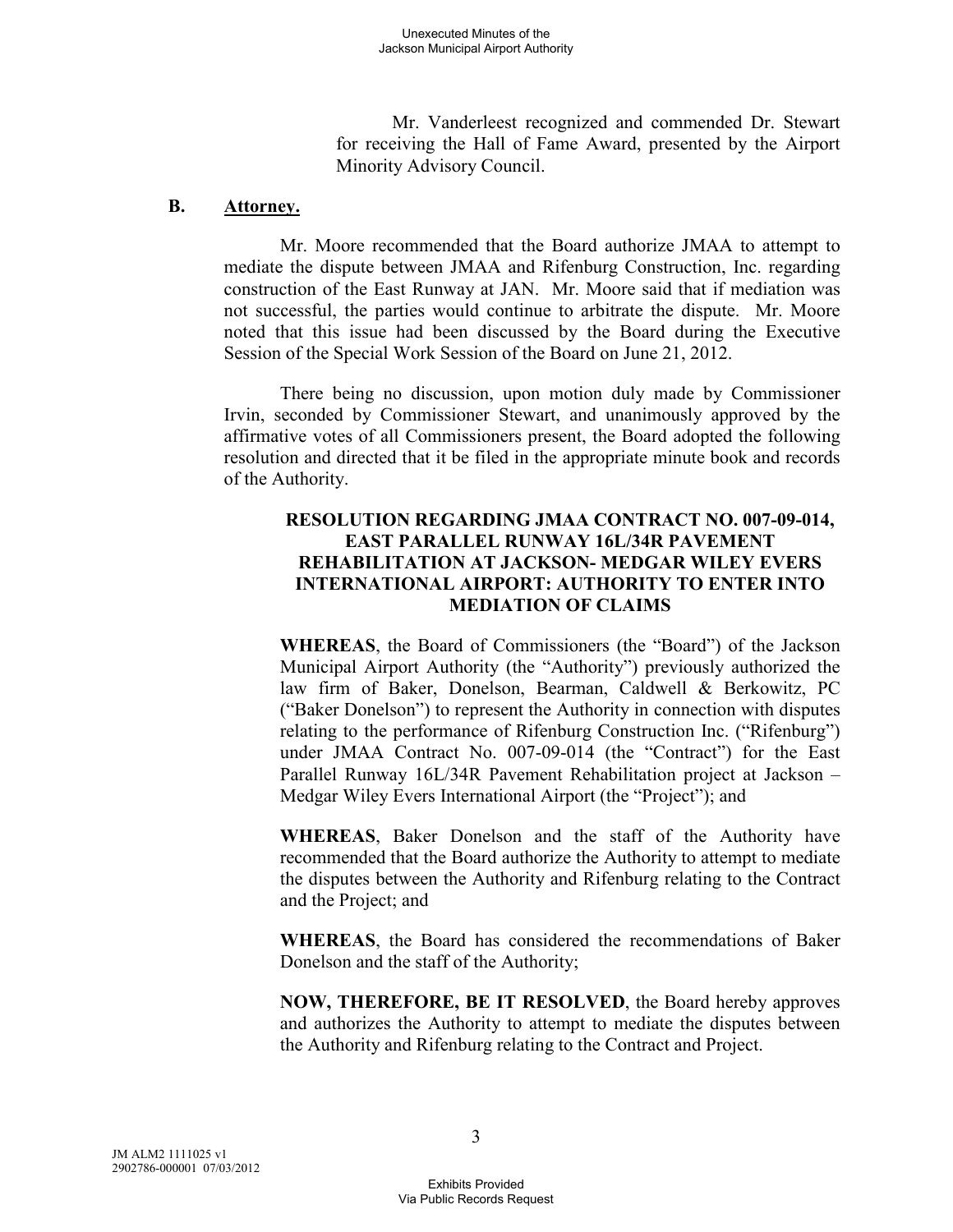### **V. ACTION ITEMS.**

### **A. Financial Matters.**

- 1. *Financial Reports for May 2012.* 
	- a. Balance Sheet: Accept.
	- b. Income Statement: Accept.
	- c. Claims Docket for May 2012: Approve.

Mr. Vanderleest directed the Board's attention to the above referenced financial reports for May 2012 and the Claims Docket for May 2012, all of which were included in the Packet. Mr. Vanderleest said that there had been no changes in these matters since their discussion at the Special Work Session of the Board on June 21, 2012.

After discussion, upon motion duly made by Commissioner Irvin, seconded by Commissioner Stewart, and unanimously approved by the affirmative votes of all Commissioners present, the Board adopted the following resolution.

#### **RESOLUTION ACCEPTING FINANCIAL REPORTS FOR MAY 2012 AND APPROVING AND AUTHORIZING PAYMENT OF CLAIMS DOCKET FOR MAY 2012**

**WHEREAS**, the Board of Commissioners (the "Board") of the Jackson Municipal Airport Authority (the "Authority") has reviewed and considered (i) the Balance Sheet and the Income Statement for the Authority for the month and period ending May 31, 2012 (the "Financial Reports"), and (ii) the Claims Docket of the Authority for the month of May 2012 (the "Claims"), both the Financial Reports and the Claims being (i) included in the packet distributed to the Board prior to the June 25, 2012, Regular Monthly Meeting of the Board, and (ii) incorporated herein by reference;

**NOW**, **THEREFORE, BE IT RESOLVED**, the Board hereby (i) accepts the Financial Reports and (ii) approves and authorizes payment of the Claims in the total amount of \$690,399.54.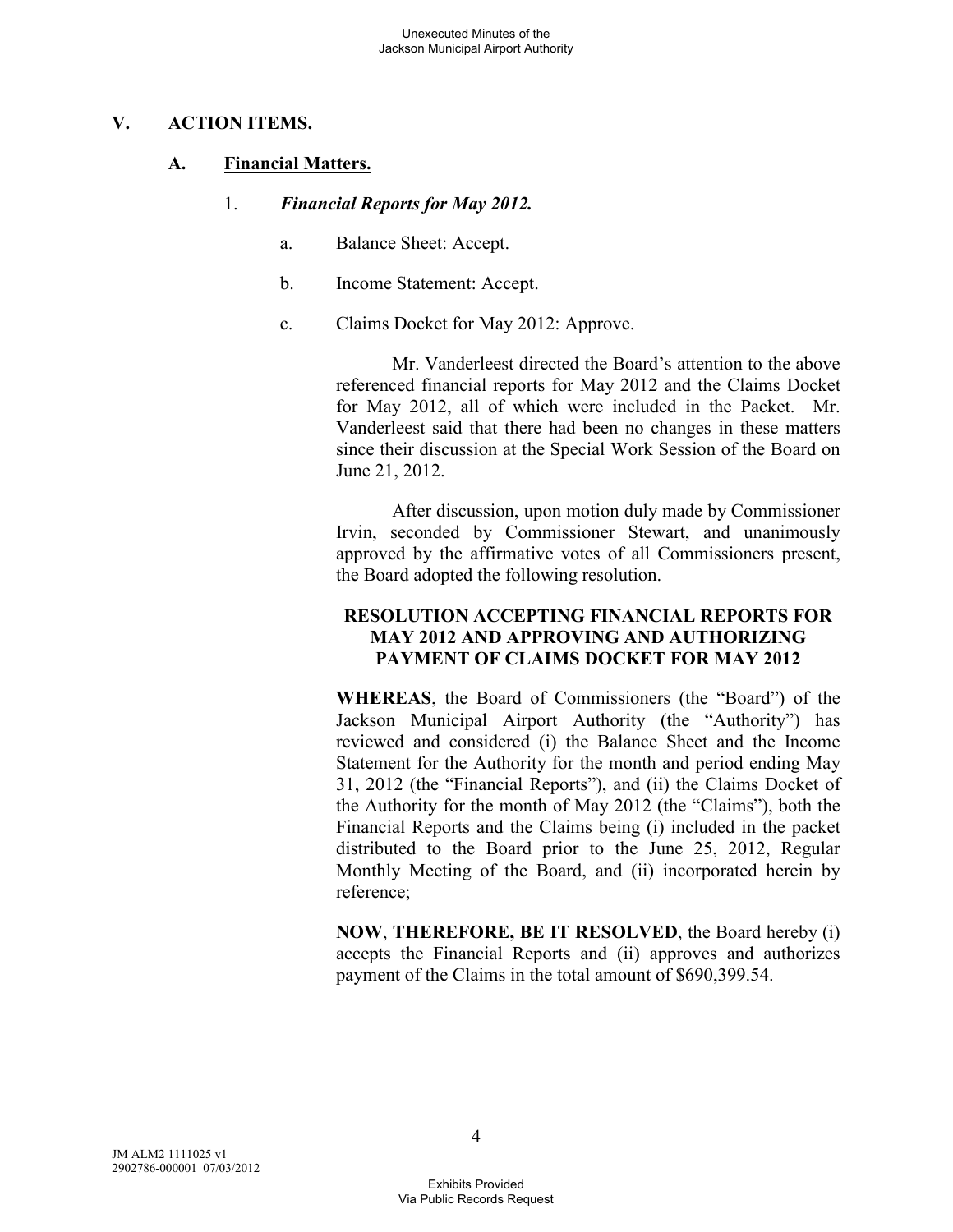#### **B. Service Agreements.**

### 1. *JMAA Contract No. 010-036-1, Financial Services Agreement: Authorize Renewal of Agreement.*

Mr. Vanderleest directed the Board's attention to the memorandum dated June 1, 2012, in the Packet, which described this matter, and discussed this matter with the Board. Mr. Vanderleest said that there had been no changes in this matter since its discussion at the Special Work Session of the Board on June 21, 2012.

After discussion, upon motion duly made by Commissioner Patton, seconded by Commissioner Irvin, and unanimously approved by the affirmative votes of all Commissioners present, the Board adopted the following resolution.

#### **RESOLUTION APPROVING AND AUTHORIZING RENEWAL OF PROFESSIONAL SERVICES AGREEMENT WITH PUBLIC FINANCIAL MANAGEMENT, INC.**

**WHEREAS**, the staff of the Jackson Municipal Airport Authority (the "Authority") has recommended that the Board of Commissioners of the Authority (the "Board") approve and authorize a one (1) year renewal of the existing professional services agreement with Public Financial Management, Inc. to provide general financial consulting services through July 31, 2013 (the "PFM Agreement"), at a cost not to exceed \$20,000, as more particularly described in that certain memorandum dated June 1, 2012, which (i) was included in the packet distributed to the Board prior to the June 25, 2012, Regular Monthly Meeting of the Board, and (ii) is incorporated herein by reference (the "Memorandum"); and

**WHEREAS**, the Board has reviewed the Memorandum and considered the recommendations therein by the staff of the Authority;

**NOW, THEREFORE, BE IT RESOLVED**, the Board hereby determines that it would be in the best interests of and in furtherance of the duties and responsibilities of the Authority to, and the Board hereby does, approve and authorize negotiation and execution of the PFM Agreement, said PFM Agreement to be in such form and to contain such terms and conditions consistent with the Memorandum, as may be deemed appropriate by the Chief Executive Officer of the Authority, as evidenced by his execution thereof.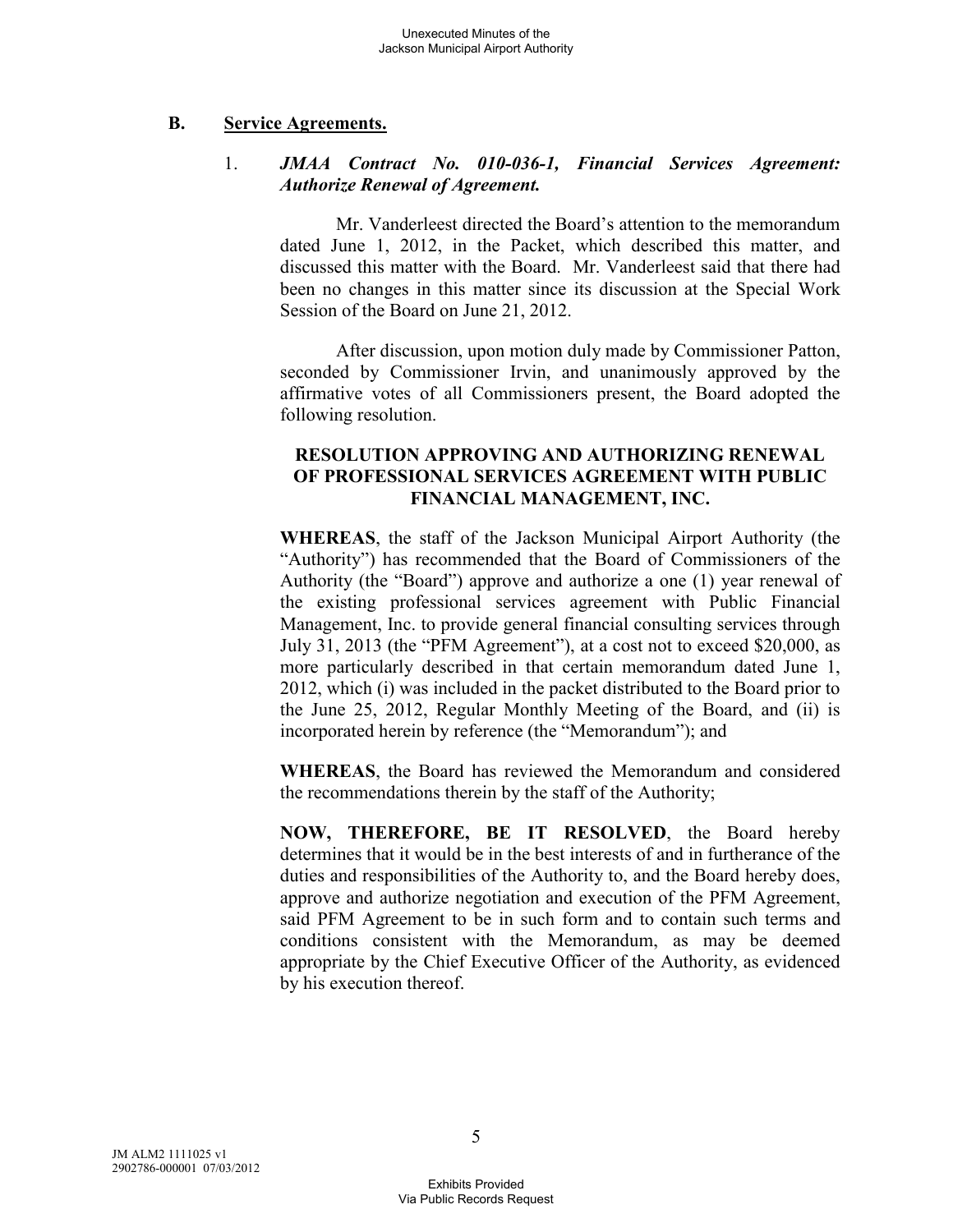### **C. Construction Projects.**

- 1. *JMAA Project No. 002-11, North Roadway Pavement Improvements and Equipment Building Construction, JAN: Award Contract.*
- 2. *JMAA Project No. 013-11, East Concourse Terminal Improvements, JAN: Authorize Addendum.*
- 3. *JMAA Project No. 013-11A, East Concourse and Tower Roof Replacement, JAN: Award Contract.*
- 4. *JMAA Project No. 014-11, Contract No. 014-11-055, Airport Security and Access Control Systems (ACS) Improvements, JAN: Approve Amendment.*
- 5. *JMAA Project No. 009-12, East Parallel Runway 16L/34R Pavement Rehabilitation, Phase 2, JAN: Award Contract.*
- 6. *JMAA Project No. 013-10, Structural Enhancement of Old Air Cargo Facility, JAN: Approve Change Order No. 1.*

Mr. Vanderleest directed the Board's attention to the memoranda in the Packet, which described these matters, and discussed these matters with the Board. Mr. Vanderleest said that there had been no changes in these matters since their discussion at the Special Work Session of the Board on June 21, 2012.

After discussion, upon motion duly made by Commissioner Irvin, seconded by Commissioner Stewart, and unanimously approved by the affirmative votes of all Commissioners present, the Board adopted the following resolution.

### **RESOLUTION APPROVING AND AUTHORIZING CERTAIN ACTIONS WITH RESPECT TO CERTAIN CONSTRUCTION PROJECTS**

**WHEREAS**, the staff of the Jackson Municipal Airport Authority (the "Authority") has recommended that the Board of Commissioners (the "Board") of the Authority approve and authorize certain actions with respect to certain construction projects identified below, all as more particularly described in certain memoranda (i) included in the packet distributed to the Board prior to the June 25, 2012, Regular Monthly Meeting of the Board, and (ii) incorporated herein by reference (separately, each a "Memorandum;" collectively, the "Memoranda"); and

**WHEREAS**, the Board has reviewed the Memoranda and considered the recommendations therein by the staff of the Authority;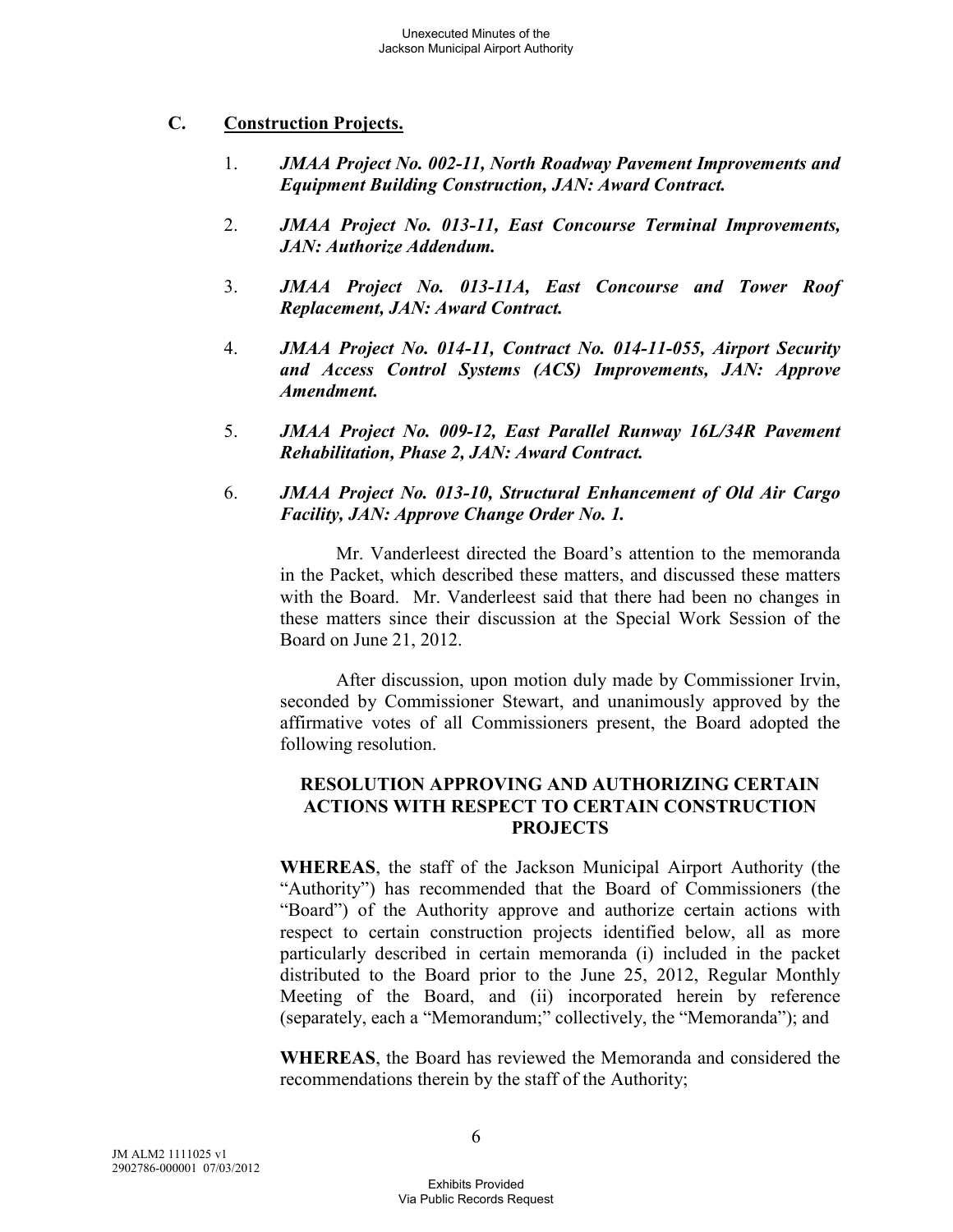**NOW, THEREFORE, BE IT RESOLVED**, the Board hereby determines that it would be in the best interests of and in furtherance of the duties and responsibilities of the Authority to, and the Board hereby does, take the following actions:

- 1. The Board hereby (i) approves and authorizes a reduction in the scope of JMAA Project No. 002-11, North Roadway Pavement Improvements and Equipment Building Construction at Jackson - Medgar Wiley Evers International Airport ("JAN") (the "North Roadway Project"); (ii) accepts the bid by Harris Constructors ("Harris") in the amount of \$980,007 as the lowest and best bid for the North Roadway Project and awards the contract for said project to Harris; (iii) authorizes and directs the staff of the Authority to negotiate and execute an appropriate agreement with Harris to accomplish the North Roadway Project (the "Harris Agreement"), all as more particularly described in the Memorandum dated June 14, 2012, which describes this matter, said Harris Agreement to be in such form and to contain such terms and conditions consistent with the North Roadway Project and said Memorandum, as may be deemed appropriate by the Chief Executive Officer of the Authority, as evidenced by his execution thereof; (iv) approves and authorizes preparation and filing of an application (or applications) for an Airport Improvement Program grant (collectively, the "AIP Grant") to fund all or a portion of the costs of the North Roadway Project; and (v) approves and authorizes the use of Passenger Facility Charges for any costs of the North Roadway Project not funded by the AIP Grant.
- 2. The Board approves and authorizes (i) negotiation and execution of an addendum to the existing professional services agreement with Waggoner Engineering, Inc. ("WEI"), whereby WEI will provide topographic surveying, civil design, and limited construction administration and review services in support of the East Concourse Terminal Improvements project at JAN (JMAA Project No. 013-11) (the "East Concourse Terminal Project"), the cost of said additional services not to exceed \$36,700 (the "WEI Addendum"), said WEI Addendum to be in such form and to contain such terms and conditions consistent with the Memorandum dated June 16, 2012, which describes this matter, as may be deemed appropriate by the Chief Executive Officer of the Authority, as evidenced by his execution thereof; and (ii) an increase in the East Concourse Terminal Project budget to \$4,690,147.11, all as set forth in said Memorandum.
- 3. The Board hereby (i) accepts the bid by Industrial Roofing ("Industrial") in the amount of \$454,800 as the lowest and best bid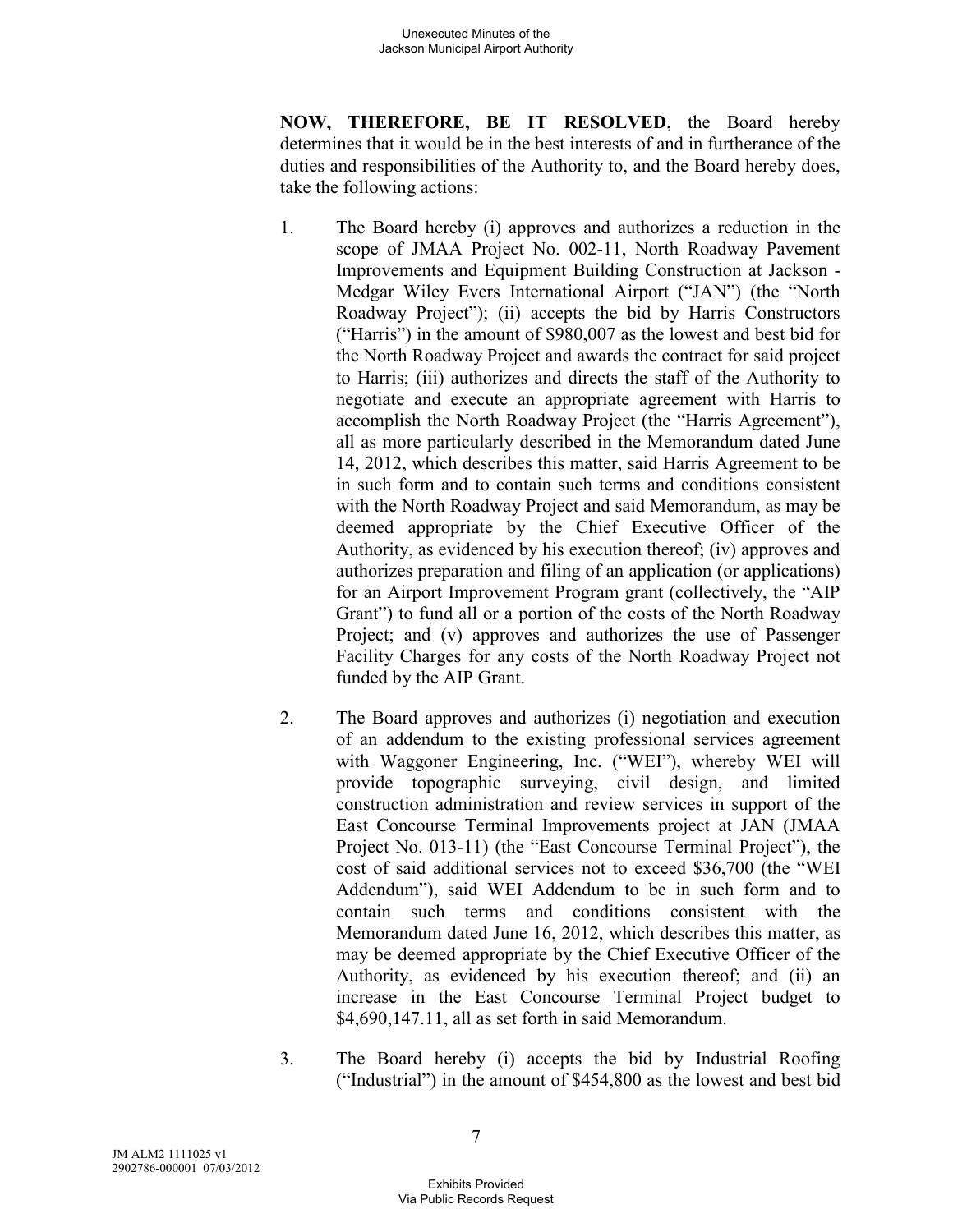for JMAA Project No. 013-11-A, East Concourse and Tower Roof Replacement at JAN (the "East Concourse/Tower Project") and awards the contract for the East Concourse/Tower Project to Industrial; and (ii) authorizes and directs the staff of the Authority to negotiate and execute an appropriate agreement with Industrial to accomplish the East Concourse/Tower Project (the "Industrial Agreement"), all as more particularly described in the Memorandum dated June 14, 2012, which describes this matter, said Industrial Agreement to be in such form and to contain such terms and conditions consistent with the East Concourse/Tower Project and said Memorandum, as may be deemed appropriate by the Chief Executive Officer of the Authority, as evidenced by his execution thereof.

- 4. The Board approves and authorizes (i) an increase in budget for the Airport Security and Access Control Systems and Premises Distribution System project at JAN (JMAA Project No. 014-11) (the "ACS/PDS Project") to a total of \$2,046,094; (ii) negotiation and execution of an addendum to the existing professional services agreement between the Authority and Faith Group, LLC ("Faith"), pursuant to which Faith will provide additional professional engineering services in connection with design and construction oversight of the ACS/PDS Project, the cost of said additional services not to exceed \$716,710 (the "Faith Addendum"), said Faith Addendum to be in such form and to contain such terms and conditions consistent with the Memorandum dated June 16, 2012, which describes this matter, as may be deemed appropriate by the Chief Executive Officer of the Authority, as evidenced by his execution thereof; and (iii) approves the funding allocation set out in said Memorandum and directs the staff of the Authority to take all steps necessary and appropriate to secure certain Airport Improvement Grant funds and Passenger Facility Charges to fund the ACS/PDS Project, as more particularly described in said Memorandum.
- 5. The Board hereby (i) waives the failure of APAC-Mississippi, Inc. ("APAC") to acknowledge receipt of Addendum No. 1 to the bid documents for JMAA Project No. 009-12, East Parallel Runway 16L/34R Pavement Rehabilitation, Phase 2 at JAN (the "Phase 2 East Runway Project"); (ii) accepts the bid by APAC in the amount of \$8,344,565.06 as the lowest and best bid for the Phase 2 East Runway Project, and awards the contract for the Phase 2 East Runway Project to APAC; (iii) authorizes and directs the staff of the Authority to negotiate and execute an appropriate agreement with APAC to accomplish the Phase 2 East Runway Project (the "APAC Agreement"), said APAC Agreement to be in such form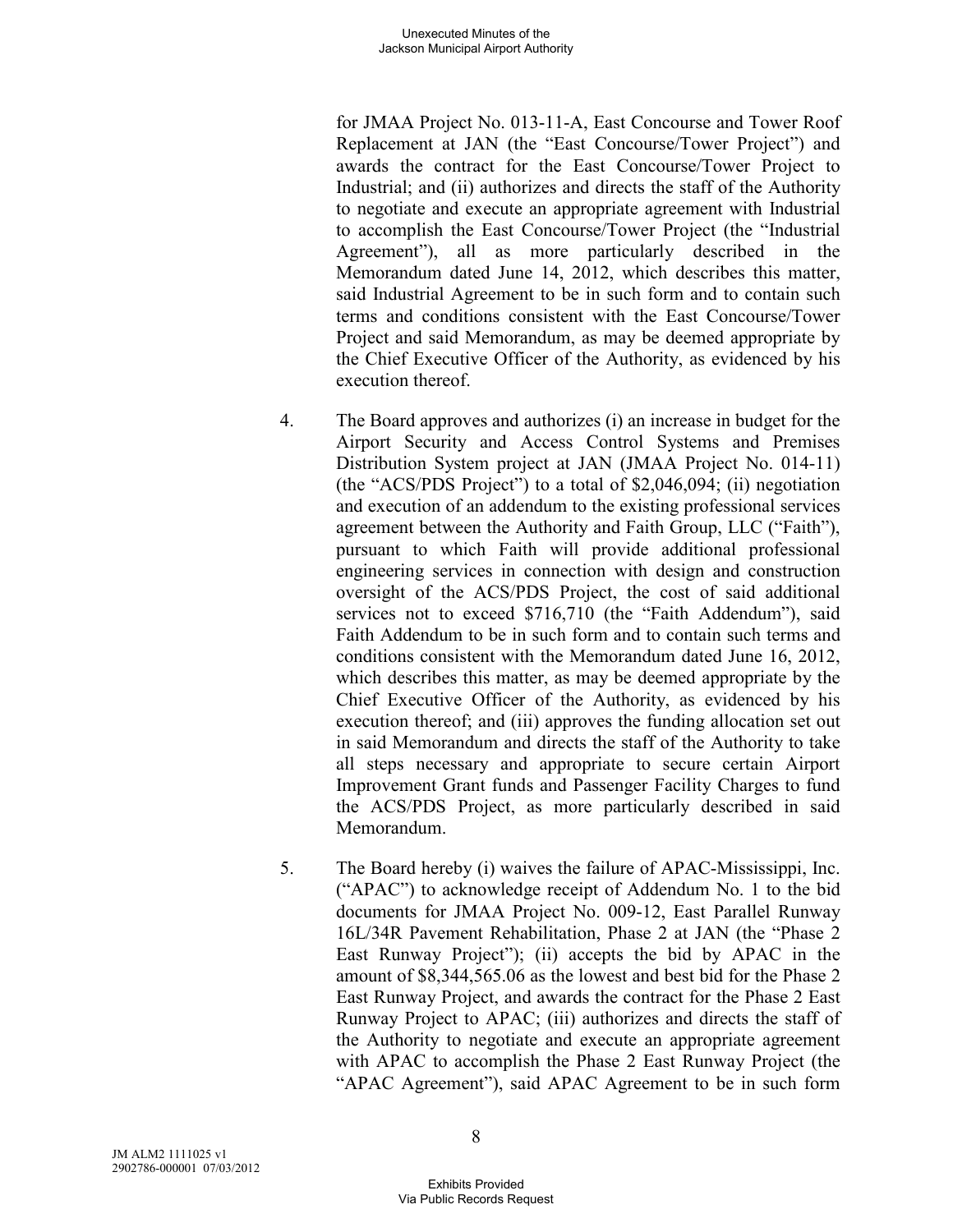and to contain such terms and conditions consistent with the Phase 2 East Runway Project and the Memorandum dated June 15, 2012, which describes this matter, as may be deemed appropriate by the Chief Executive Officer of the Authority, as evidenced by his execution thereof; and (iv) approves and authorizes an expanded budget for the Phase 2 East Runway Project to include additional costs associated with re-advertisement for bids, legal fees and allocated staff salaries, for a new total cost of \$10,301,170.97; all as more particularly described in said Memorandum.

6. The Board approves and authorizes (i) execution and accomplishment of Change Order No. 1 to Contract No. 013-10- 044 with Mid-State Construction Company, Inc. in connection with Project No. 013-10, Structural Enhancement of the Old Air Cargo Building at JAN; and (ii) amended contract and project budgets of \$943,909.00 and \$1,182,313.70, respectively, all as more particularly described in the Memorandum dated June 12, 2012, which describes this matter.

### **D. Procurements.**

There was no discussion or action regarding procurements at the Meeting.

### **E. Grants.**

There was no discussion or action regarding grants at the Meeting, other than as set out elsewhere in the Minutes.

### **F. Other Matters.**

### 1. *Settlement and Release for Property Damage (Worldwide Flight Services, Inc.)*

Mr. Vanderleest directed the Board's attention to the memorandum in the Packet dated June 14, 2012, which described this matter, and discussed this matter with the Board. Mr. Vanderleest said that there had been no changes in this matter since its discussion at the Special Work Session of the Board on June 21, 2012.

After discussion, upon motion duly made by Commissioner Patton, seconded by Commissioner Irvin, and unanimously approved by the affirmative votes of all Commissioners present, the Board adopted the following resolution.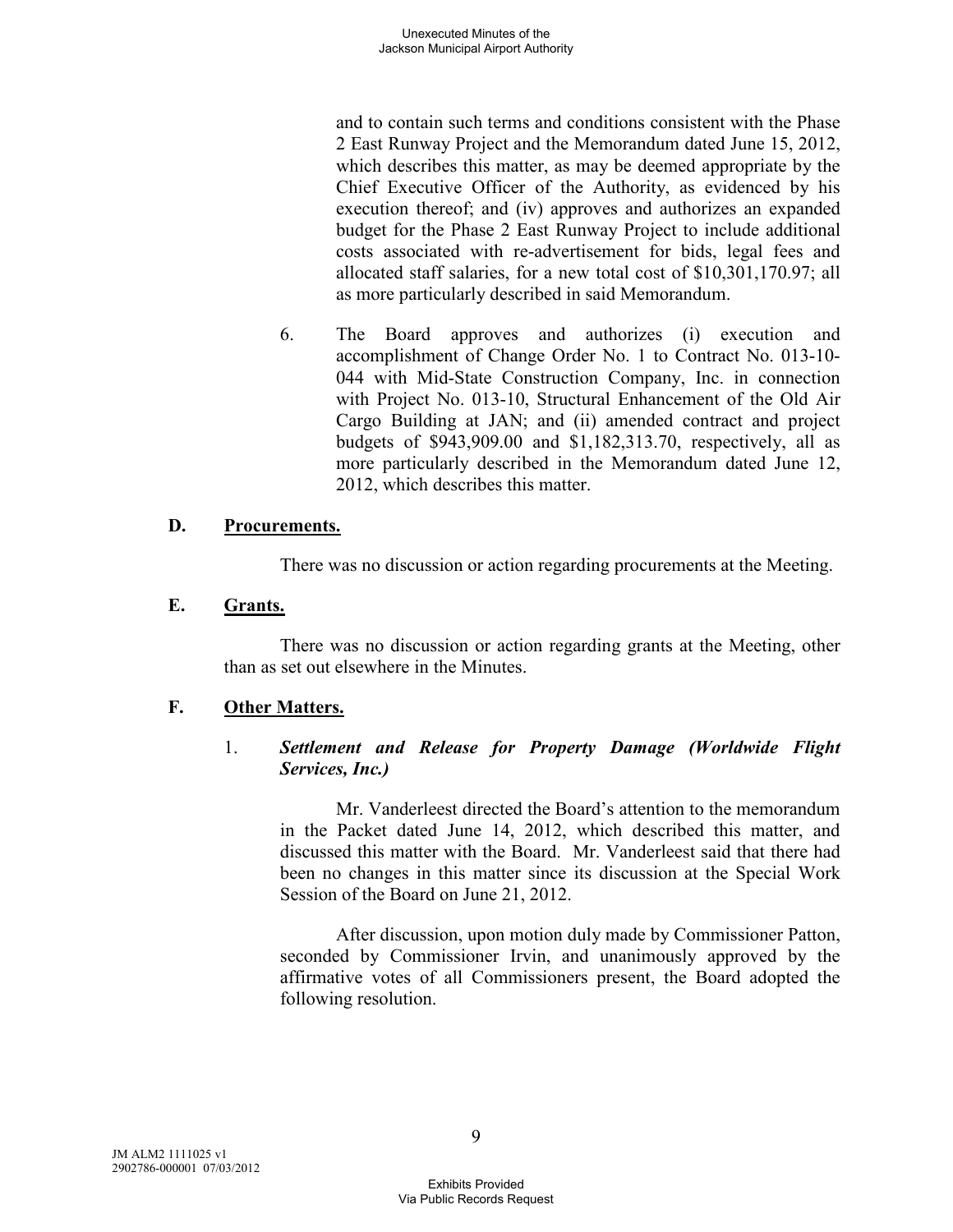### **RESOLUTION APPROVING AND AUTHORIZING EXECUTION OF TWO (2) SETTLEMENTS AND RELEASES OF PROPERTY DAMAGE WITH WORLDWIDE FLIGHT SERVICES, INC.**

**WHEREAS**, the staff of the Jackson Municipal Airport Authority (the "Authority") has advised the Board of Commissioners (the "Board") of the Authority that employees of Worldwide Flight Services, Inc. ("Worldwide") caused certain damage to the Main Terminal Building at Jackson-Medgar Wiley Evers International Airport during two separate incidents, one on February 24, 2011, resulting in \$4,850 in damage, and one on August 10, 2011, resulting in \$4,300 in damage (the "Worldwide Claims"), as more particularly described in the Memorandum dated June 14, 2012, which (i) was included in the packet distributed to the Board prior to the June 25, 2012, Regular Monthly Meeting of the Board, and (ii) is incorporated herein by reference (the "Memorandum"); and

**WHEREAS**, the staff has further advised the Board that Peter J. McBreen & Associates, Inc. ("PMA"), the independent insurance adjusting company charged with processing the Worldwide Claims, requires that the Authority execute certain releases relating to settlement of the Worldwide Claims before PMA will release payment for the Worldwide Claims to the Authority (the "Property Damage Releases"); and

**WHEREAS**, the staff of the Authority has recommended that the Board approve and authorize execution of the Property Damage Releases to settle the Worldwide Claims; and

**WHEREAS**, the Board has reviewed the Memorandum and considered the recommendation of the staff, and has concluded that the amounts to be paid to the Authority for the Worldwide Claims pursuant to the Property Damage Releases are reasonable ;

**NOW, THEREFORE, BE IT RESOLVED**, the Board hereby determines that it would be in the best interests of and in furtherance of the duties and responsibilities of the Authority to, and the Board hereby does, approve and authorize execution by the Chief Executive Officer of the Authority of the Property Damage Releases to settle the Worldwide Claims in the amounts of \$4,850 and \$4,300, respectively.

### 2. *Tri-Jet, LLC Hangar Site & Fuel Farm Operating Agreement, JAN: Proposed Change in Membership.*

Mr. Vanderleest distributed to the Board a memorandum dated June 22, 2012, which described this matter, and discussed this matter with the Board. A copy of said memorandum is attached as an exhibit to the minutes of the Meeting.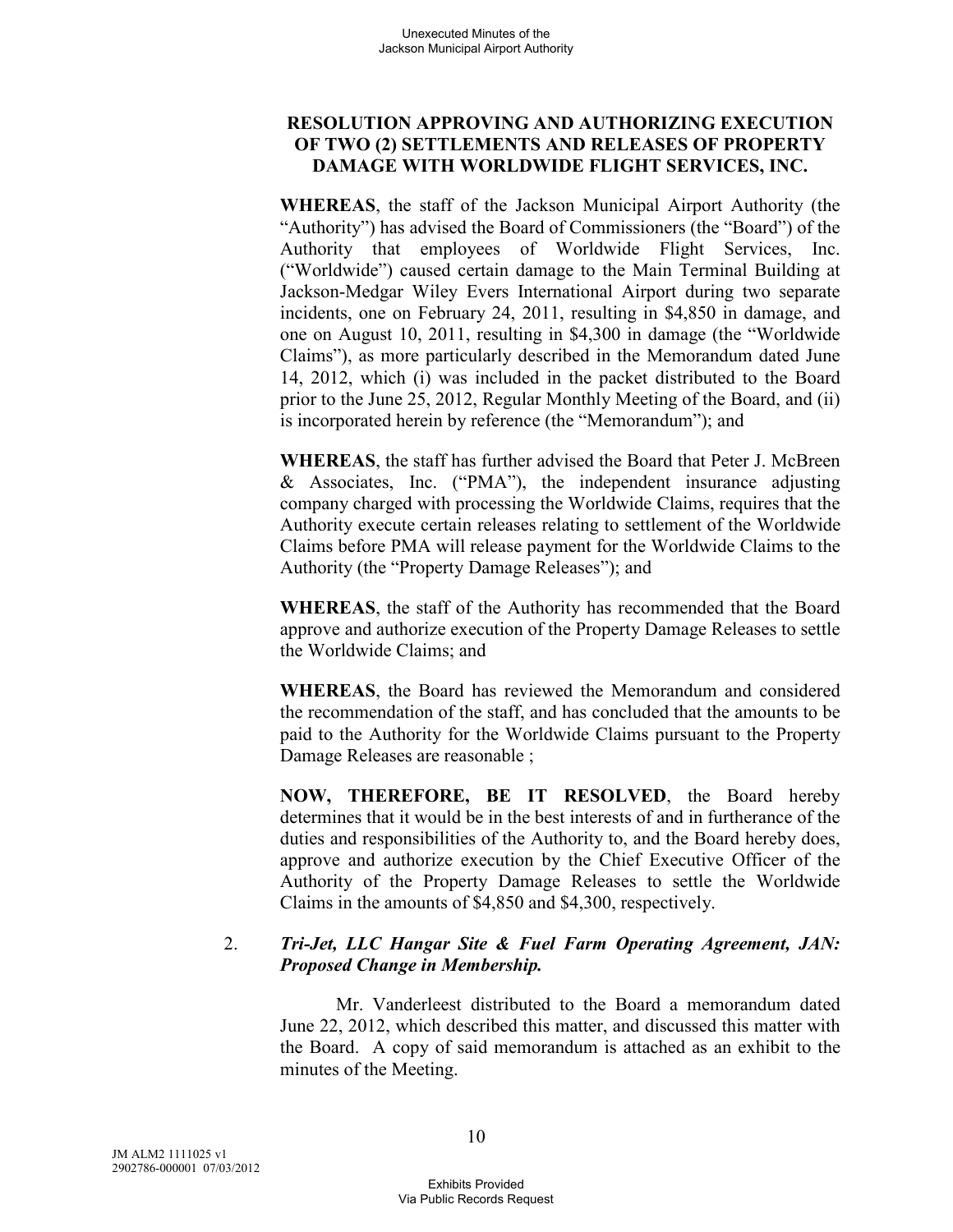After discussion, upon motion duly made by Commissioner Irvin, seconded by Commissioner Patton, and unanimously approved by the affirmative votes of all Commissioners present, the Board adopted the following resolution.

### **RESOLUTION APPROVING AND AUTHORIZING (I) WITHDRAWAL OF SAKS, INCORPORATED FROM TRI-JET, LLC, AND (II) ADMISSION OF TENAX AEROSPACE, LLC TO TRI-JET, LLC**

**WHEREAS**, the Jackson Municipal Airport Authority (the "Authority") previously entered into a certain Hangar Site Lease and Fuel Farm Operating Agreement (the "Lease Agreement") with Tri-Jet, LLC ("Tri-Jet"), pursuant to which Tri-Jet constructed a non-commercial hangar at Jackson-Medgar Wiley Evers International Airport ("JAN") for use by the members of Tri-Jet (the "Tri-Jet Hangar"); and

**WHEREAS**, Saks, Incorporated ("Saks"), a member of Tri-Jet, wishes to sell its membership in Tri-Jet, including its right to use of the Tri-Jet Hangar, to TENAX Aerospace, LLC ("TENAX"); and

**WHEREAS**, under the terms of the Lease Agreement, a member of Tri-Jet may sell its interest to a new member if (i) the new member agrees to be bound by the terms of the Lease Agreement and (ii) the new member agrees to indemnify, defend and hold harmless JMAA for any loss, claim or liability relating to the new member's activities at JAN; and

**WHEREAS**, the staff of the Authority has reviewed the request of TENAX to acquire an interest in Tri-Jet and has no objection to the request, subject to the conditions described above; and

**WHEREAS**, the staff of the Authority has recommended to the Board of Commissioners (the "Board") of the Authority that the Board approve and authorize (i) the withdrawal of Saks from Tri-Jet (the "Saks Withdrawal"), and (ii) the admission of TENAX as a new member of Tri-Jet, subject to compliance by TENAX with the terms of the Lease Agreement (the "TENAX Admission"); all as more particularly described in that certain memorandum dated June 22, 2012, which (i) was distributed to the Board at the June 25, 2012, Regular Meeting of the Board and (ii) is incorporated herein by reference (the "Memorandum"); and

**WHEREAS**, the Board has reviewed the Memorandum and has considered the recommendation by the staff of the Authority;

**NOW, THEREFORE, BE IT RESOLVED**, the Board hereby determines that it would be in the best interests of and in furtherance of the duties and responsibilities of the Authority to, and the Board hereby does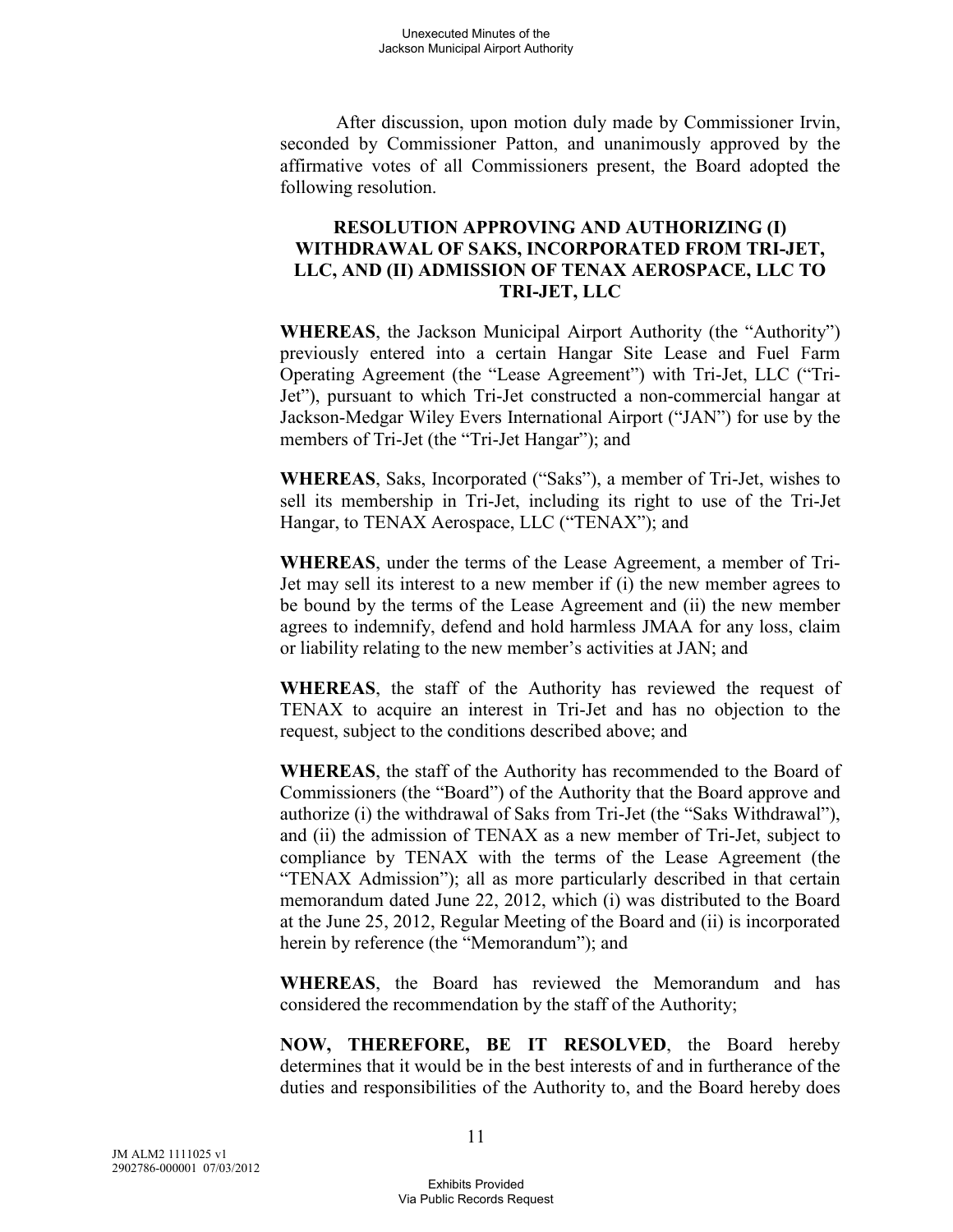(i) approve and authorize the Saks Withdrawal and the TENAX Admission, and (ii) authorizes and directs the staff of the Authority to take all steps necessary and appropriate to accomplish the foregoing.

### 3. *Early Issues.*

No early issues were discussed at the Meeting.

# 4. *ACI-NA 21st Annual Conference & Exhibition, Calgary, Canada.*

Mr. Vanderleest discussed with the Board the upcoming ACI-NA  $21<sup>st</sup>$  Annual Conference & Exhibition, which will be held in Calgary, Canada, on September 9-12, 2012.

During discussion, Mr. Moore reminded the Board that the Authority's Travel Policy for Commissioners requires that travel outside the continental limits of the United States shall be permitted only with specific prior approval by the Board and a determination by the Board that such travel will be "extremely beneficial" to the Authority.

The Board then discussed the agenda for the conference and benefits to the Authority from Board participation.

After discussion, upon motion duly made by Commissioner Irvin, seconded by Commissioner Stewart, and unanimously approved by the affirmative votes of all Commissioners present, the Board adopted the following resolution.

## **RESOLUTION APPROVING BOARD TRAVEL AND PARTICIPATION IN THE ACI-NA 21ST ANNUAL CONFERENCE AND EXHIBITION IN CALGARY, CANADA**

**WHEREAS**, the Board of Commissioners (the "Board") of the Jackson Municipal Airport Authority (the "Authority") has reviewed the agenda and considered the benefits which would accrue to the Authority from attendance by the Authority's Commissioners at the ACI-NA  $21<sup>st</sup>$  Annual Conference and Exhibition in Calgary, Canada, from September 9, 2012, to September 12, 2012 (the "Conference"); and

**WHEREAS**, the Travel Policy for the Authority's Commissioners adopted by the Board on February 28, 2011 (the "Travel Policy"), states that travel outside the continental limits of the United States by a Commissioner on behalf of the Authority shall not be permitted at Authority expense unless there is specific prior approval by the Board and a determination by the Board that such travel will be "extremely beneficial" to the Authority;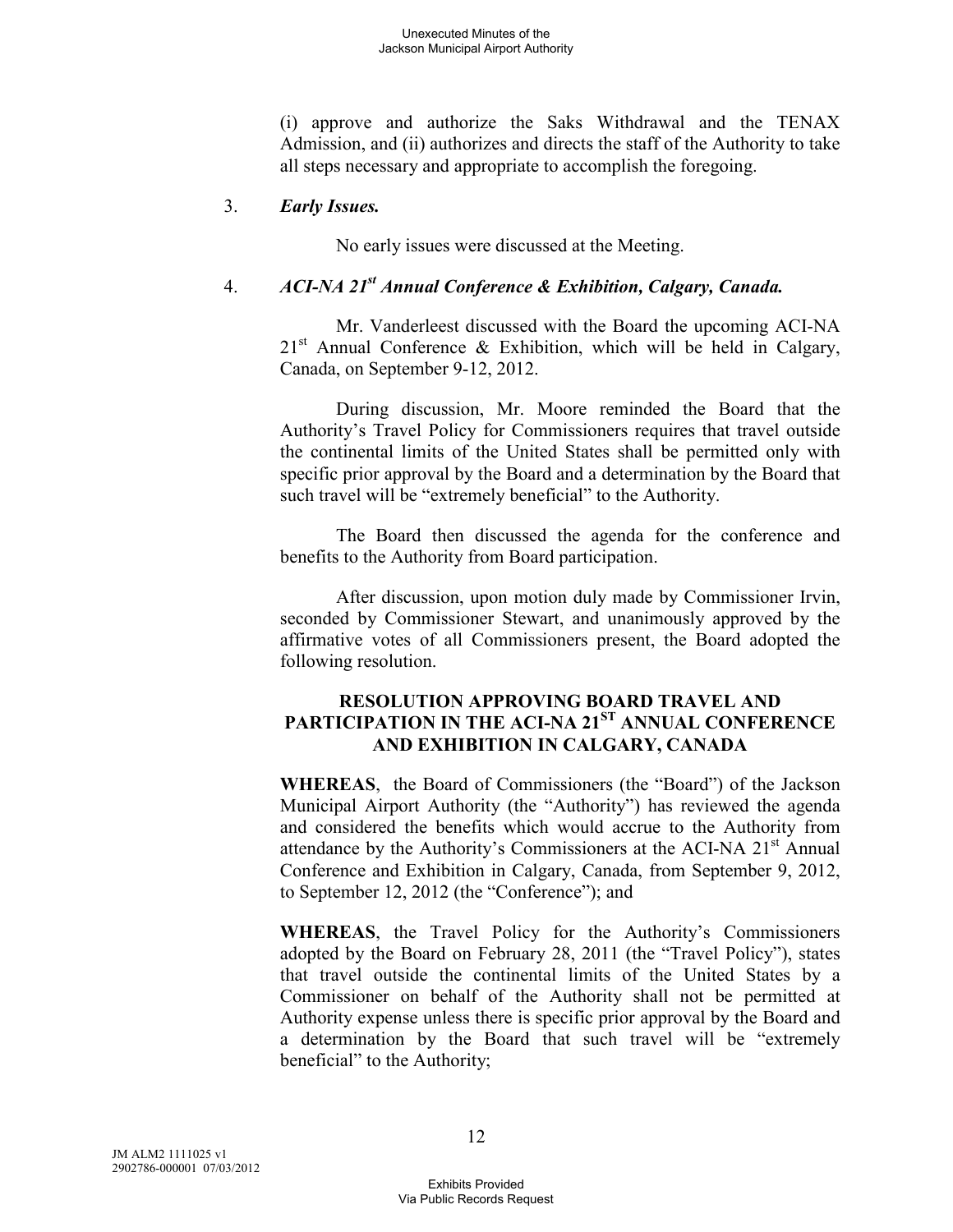**NOW**, **THEREFORE, BE IT RESOLVED**, the Board hereby determines that participation by Commissioners of the Authority in the Conference would be extremely beneficial to the Authority, and hereby approves and authorizes travel to and from the Conference by Authority Commissioners and reimbursement of reasonable expenses incurred by Authority Commissioners in connection with attendance at the Conference, all in accordance with the Travel Policy.

#### 5. *JMAA Project No. 018-12, FAA ADO Building LAN Relocation and Conference/Break Room Modification, JAN: Amend Project Budget.*

Mr. Vanderleest distributed to the Board a memorandum dated June 25, 2012, which described this matter, and discussed this matter with the Board. A copy of said memorandum is attached as an exhibit to the minutes of the Meeting.

After discussion, upon motion duly made by Commissioner Irvin, seconded by Commissioner Stewart, and unanimously approved by the affirmative votes of all Commissioners present, the Board adopted the following resolution.

### **RESOLUTION APPROVING AND AUTHORIZING REVISION TO PROJECT BUDGET FOR JMAA PROJECT NO. 018-12, FAA ADO BUILDING LOCAL AREA NETWORK RELOCATION AND CONFERENCE/BREAK ROOM MODIFICATION AT JACKSON-MEDGAR WILEY EVERS INTERNATIONAL AIRPORT**

**WHEREAS**, by resolution duly adopted on March 26, 2012, the Board of Commissioners (the "Board") of the Jackson Municipal Airport Authority (the "Authority") previously approved and authorized the staff of the Authority to solicit quotes or to publish an advertisement for bids in connection with construction and related work for JMAA Project No. 018- 12, FAA ADO Building Local Area Network Relocation and Conference/Break Room Modification (the "Project"); and

**WHEREAS**, the JMAA staff has advised the Board that the Project architect has revised the Project budget to \$108,500.00, and has recommended that the Board approve the revised Project budget; all as more particularly described in that certain memorandum dated June 25, 2012, which (i) was distributed to the Board at the June 25, 2012, Regular Meeting of the Board and (ii) is incorporated herein by reference (the "Memorandum"); and

**WHEREAS**, the Board has reviewed the Memorandum and has considered the recommendation by the staff of the Authority;